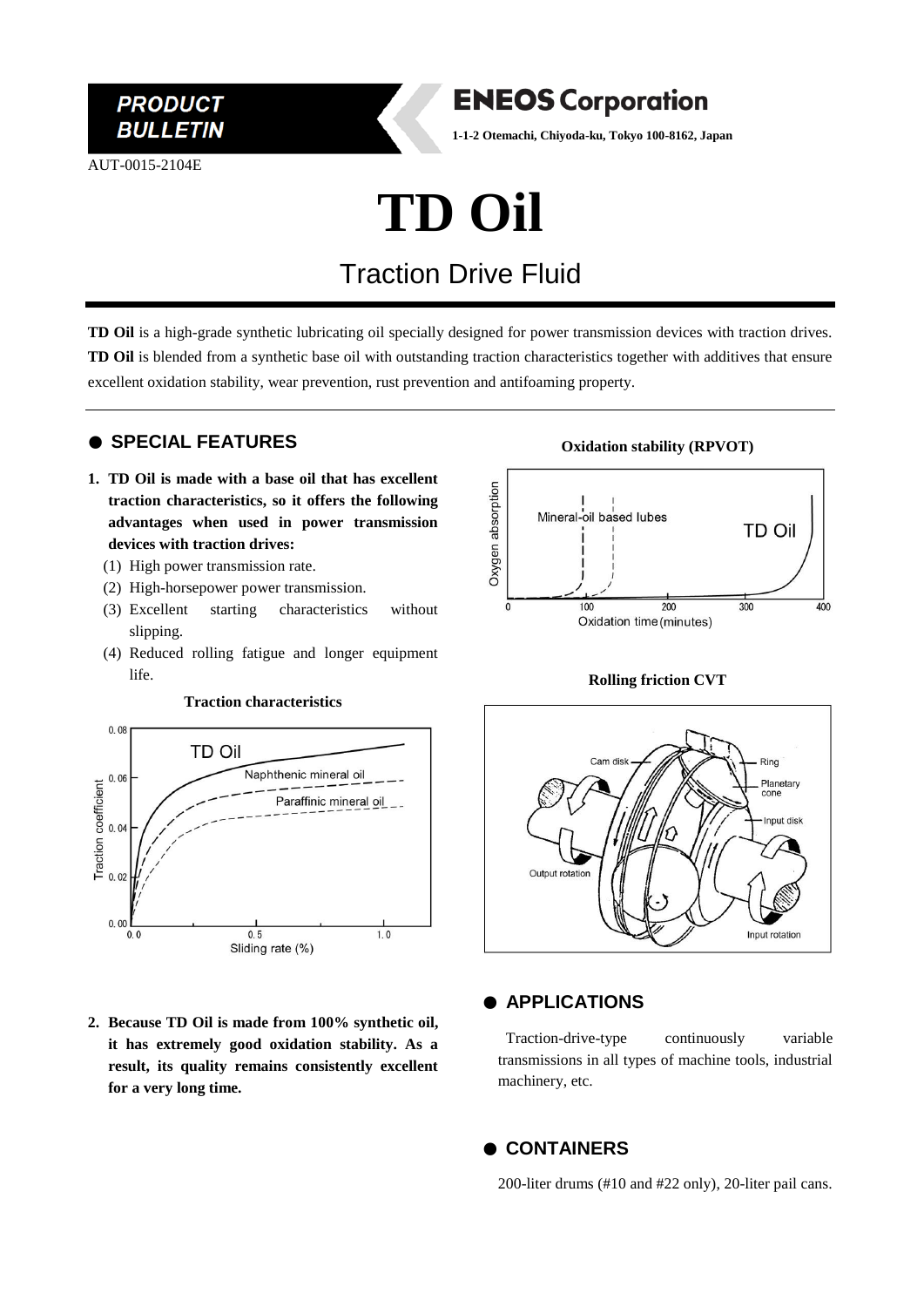| Grade                                                       |                  |                 | 10        | 22        | 150             |
|-------------------------------------------------------------|------------------|-----------------|-----------|-----------|-----------------|
| Color                                                       | (ASTM)           |                 | Blue      | Light red | Orange,<br>L2.5 |
| Density                                                     | $(15^{\circ}C)$  | $g/cm^3$        | 0.840     | 0.861     | 0.862           |
| Kinematic viscosity                                         | $(40^{\circ}C)$  | $mm^2/s$        | 9.9       | 21.6      | 151             |
|                                                             | $(100^{\circ}C)$ | $mm^2/s$        | 2.4       | 3.6       | 10.9            |
| Flash point                                                 | (COC)            | $\rm ^{\circ}C$ | 112       | 130       | 192             |
| Pour point                                                  |                  | $\rm ^{\circ}C$ | $\le -50$ | $\le -50$ | $-32.5$         |
| Acid number                                                 |                  | mgKOH/g         | 0.6       | 0.9       | 2.0             |
| Copper strip corrosion $(100^{\circ}C, 3 h)$                |                  |                 | 1         | 1         | 1               |
| Rust prevention test (distilled water, $60^{\circ}$ C, 24h) |                  |                 | Passed    | Passed    | Passed          |

## ● **TYPICAL PROPERTIES OF TD OIL**

Note: The typical properties may be changed without notice. (June 2010)



# **Handling**

▼ Follow these precautions when handling this product.

#### TD OIL 10

| Composition:                     | Base Oil, Additives                                                                           |  |  |  |
|----------------------------------|-----------------------------------------------------------------------------------------------|--|--|--|
| <b>Precautionary pictograms:</b> |                                                                                               |  |  |  |
| Signal word:                     | Danger                                                                                        |  |  |  |
| <b>Hazard Statement:</b>         | May be fatal if swallowed and enters airways                                                  |  |  |  |
| <b>Precautionary Statements:</b> | • Do not handle until all safety precautions have been read and understood.                   |  |  |  |
| <b>Prevention</b>                | • Wear protective gloves/protective clothing/eye protection/face protection.                  |  |  |  |
|                                  | • Do not allow the eyes to become exposed to the product. Do not swallow the product.         |  |  |  |
|                                  | • Wash hands thoroughly after handling.                                                       |  |  |  |
|                                  | • Do not eat, drink or smoke when using this product.                                         |  |  |  |
| <b>Response</b>                  | • IF SWALLOWED: Immediately call a POISON CENTER or doctor/physician.                         |  |  |  |
|                                  | · IF SWALLOWED: Rinse mouth. Do NOT induce vomiting.                                          |  |  |  |
|                                  | · If the eyes are exposed to the product: Rinse the eyes with plenty of running water and     |  |  |  |
|                                  | immediately contact a physician.                                                              |  |  |  |
|                                  | • IF ON SKIN: Wash with plenty of soap and water.                                             |  |  |  |
|                                  | · Do NOT induce vomiting.                                                                     |  |  |  |
| <b>Storage</b>                   | • The product must be stored in a cool, well-ventilated location where it will not be exposed |  |  |  |
|                                  | to direct sunlight.                                                                           |  |  |  |
|                                  | • Containers that have been opened must be tightly sealed.                                    |  |  |  |
|                                  | · Store locked up.                                                                            |  |  |  |
| <b>Disposal</b>                  | · Dispose of contents/container in accordance with local/regional/national/international      |  |  |  |
|                                  | regulations.                                                                                  |  |  |  |
|                                  | · If there are any doubts about proper methods of handling the product, contact the point of  |  |  |  |
|                                  | purchase before proceeding with usage.                                                        |  |  |  |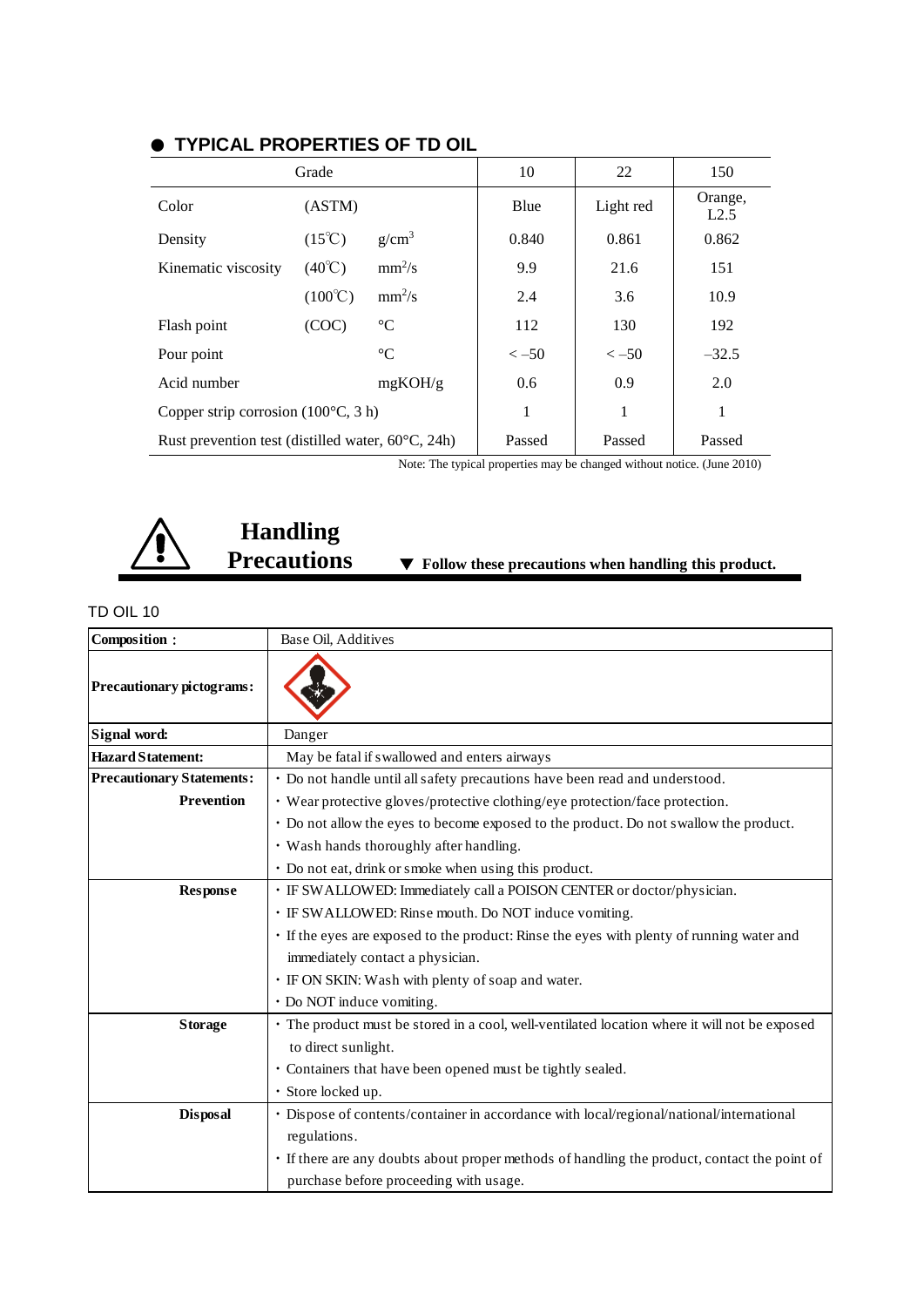#### TD OIL 22

| Composition:                     | Base Oil, Additives                                                                           |  |  |
|----------------------------------|-----------------------------------------------------------------------------------------------|--|--|
| Precautionary pictograms:        | Not applicable                                                                                |  |  |
| Signal word:                     | Not applicable                                                                                |  |  |
| <b>Hazard Statement:</b>         | Not applicable                                                                                |  |  |
| <b>Precautionary Statements:</b> | · Do not handle until all safety precautions have been read and understood.                   |  |  |
| <b>Prevention</b>                | • Wear protective gloves/protective clothing/eye protection/face protection.                  |  |  |
|                                  | • Do not allow the eyes to become exposed to the product. Do not swallow the product.         |  |  |
|                                  | · Wash hands thoroughly after handling.                                                       |  |  |
|                                  | • Do not eat, drink or smoke when using this product.                                         |  |  |
| <b>Response</b>                  | · IF SWALLOWED: Immediately call a POISON CENTER or doctor/physician.                         |  |  |
|                                  | · IF SWALLOWED: Rinse mouth. Do NOT induce vomiting.                                          |  |  |
|                                  | · If the eyes are exposed to the product: Rinse the eyes with plenty of running water and     |  |  |
|                                  | immediately contact a physician.                                                              |  |  |
|                                  | • IF ON SKIN: Wash with plenty of soap and water.                                             |  |  |
| <b>Storage</b>                   | · The product must be stored in a cool, well-ventilated location where it will not be exposed |  |  |
|                                  | to direct sunlight.                                                                           |  |  |
|                                  | • Containers that have been opened must be tightly sealed.                                    |  |  |
| <b>Disposal</b>                  | · Dispose of contents/container in accordance with local/regional/national/international      |  |  |
|                                  | regulations.                                                                                  |  |  |
|                                  | · If there are any doubts about proper methods of handling the product, contact the point of  |  |  |
|                                  | purchase before proceeding with usage.                                                        |  |  |